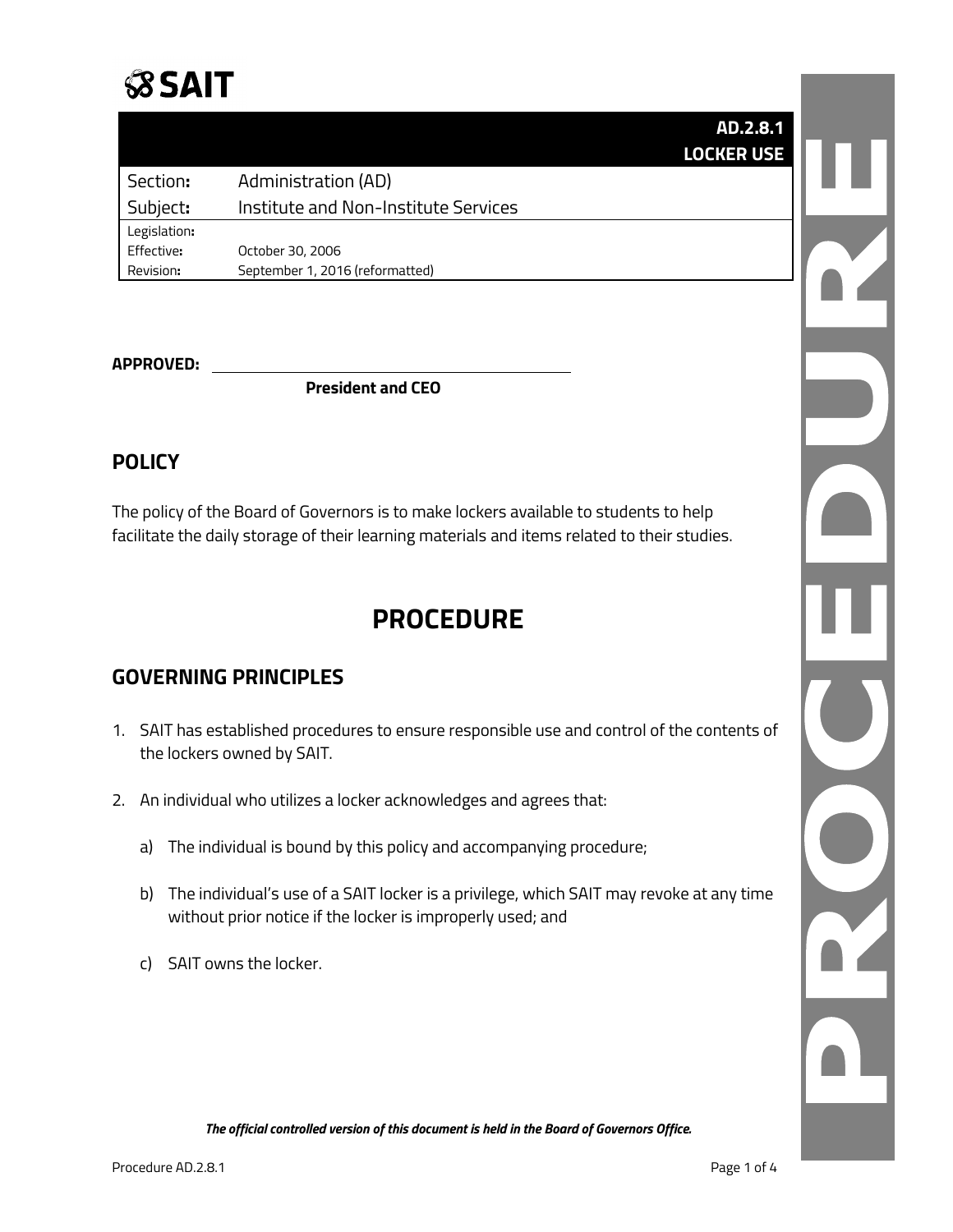## **SSAIT PROCEDURE**

- 1. A limited number of lockers are available to SAIT students and others and SAIT assigns these for use on a first-come, first-serve basis. SAIT will register all locker assignments
- 2. Lockers are for individual use only and are not to be shared.
- 3. Locker contents are the sole responsibility of the registered user of the locker. SAIT is not in any way responsible for a locker's contents or liable for the loss of or damage to locks and items stored in lockers.
- 4. No person shall store any of the following in a locker:
	- a) Knives, guns, ammunition, or weapons of any kind;
	- b) Explosives;
	- c) Prohibited drugs;
	- d) Pornographic materials;
	- e) Illegal or illicit items or substances; and
	- f) Any items that SAIT deems to be harmful, offensive or inappropriate.
- 5. In its capacity as locker owner, SAIT may in its discretion open a locker, cutting any lock for that purpose, with or without prior notice to the locker's user and with or without the user being present, in order to search/inspect the locker. If any items referred to in paragraph 4 of this procedure are found, SAIT may remove the locker contents. SAIT may share the results of its locker search/inspection with the local police or federal authorities.
- 6. SAIT has the discretion to allow the local police or federal authorities to carry out searches/inspections of locker contents, including random searches/inspections. Such searches/inspections may be carried out with or without prior notice to the locker user and with or without the user being present. The authorities may remove the locker contents.
- 7. Should SAIT or the local police or federal authorities have to cut a lock for search/inspection purposes without permission of the user, SAIT will replace the lock (at SAIT's expense) if such search/inspection does not result in the finding of any items or substances referred to in paragraph 4 of this procedure.

*The official controlled version of this document is held in the Board of Governors Office.*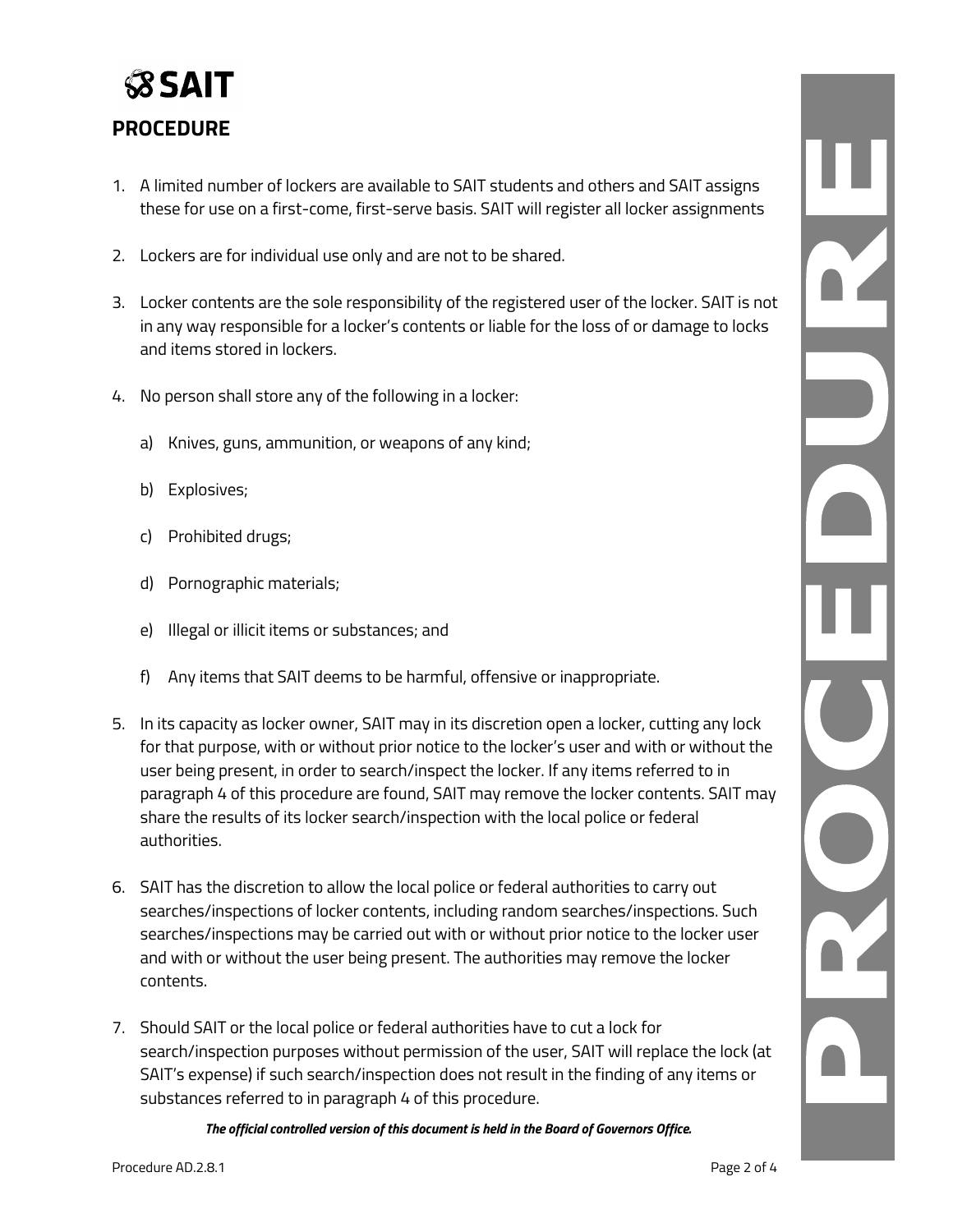# **SSAIT**

- 8. When a search/inspection is carried out, at least two SAIT employees or one SAIT employee accompanied by a police officer or federal official will be present. Should any locker contents be confiscated by SAIT, a written inventory of the contents confiscated will be prepared by SAIT, a copy of the inventory list given to the user and the contents stored by SAIT in a secure location.
- 9. A locker user will be notified by SAIT after search/inspection if SAIT, either at its discretion or under the direction of the police or federal authorities, or the authorities themselves open the locker when the user is not present.
- 10. Any items that SAIT confiscates shall be returned to the locker user upon completion of the search unless required by SAIT for an investigation or if the police or federal authorities require that the items be delivered to them or any third party directed by them. If SAIT is unable to locate the user when attempting to return the contents of the locker after reasonable inquiry, SAIT may dispose of the contents in its discretion.
- 11. Any items that the police or federal authorities confiscate shall be held and returned as determined by such authorities.
- 12. If the contents of a locker cause SAIT to take disciplinary action against the user, SAIT will keep records concerning the locker contents for such time period as required by relevant laws.
- 13. Upon any locker search/inspection, SAIT may confiscate items in the locker (subject to this procedure and any locker rules) if SAIT, acting in good faith, determines that confiscation is necessary for an investigation, or if SAIT is directed by police or federal authorities to confiscate items. SAIT may search a locker and/or confiscate items in a locker under the following circumstances:
	- a) If a user of a locker does not comply with this procedure or any rules established by SAIT regarding locker use, including any locker registration requirements;
	- b) Locker abandonment;
	- c) Odours emanating from or suspected to emanate from the locker.
	- d) Physical damage to or the defacing of a locker;
	- e) Suspected, potential or actual risk to the public, other SAIT students or SAIT employees or to SAIT as an institution; or

*The official controlled version of this document is held in the Board of Governors Office.*

L